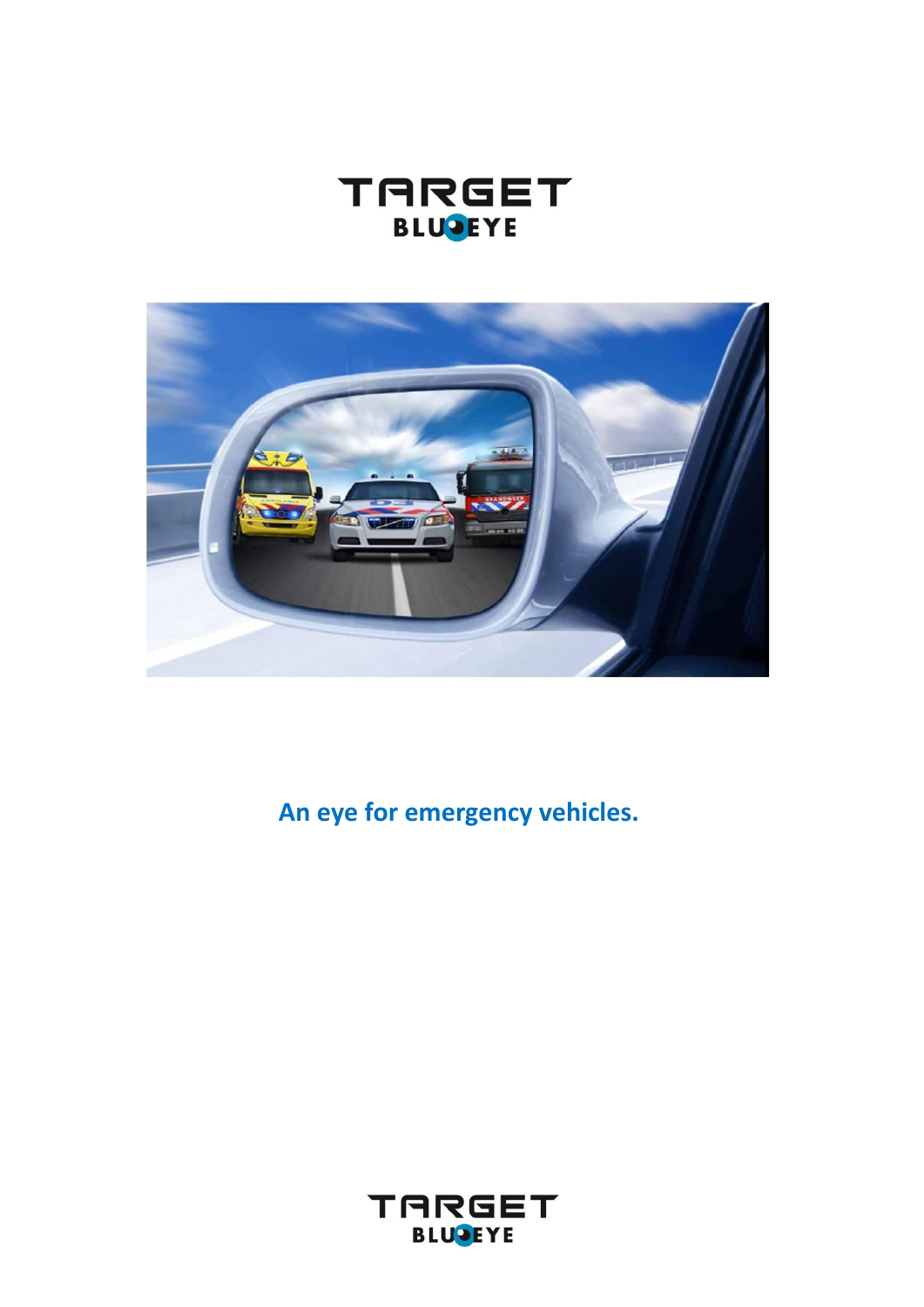# **DO NOT GET SURPRISED**

**GET REAL-TIME WARNINGS FOR APPROACHING EMERGENCY VEHICLES**





Target Blu Eye is an unique and worldwide patented traffic safety system that warns you in time for approaching emergency vehicles like police cars, ambulances and fire trucks. Even if such a vehicle is not using it's siren and flashing lights.

Thanks to Target Blu Eye you will be warned by an audible and visible alert. The signal strength meter on the control

display allows you to see at the first glance if an emergency vehicle is approaching or travelling away from you. You probably recognize the situation that you suddenly see a police car in your rear mirror without noticing before. The risk is that you react impulsively and drive you car spontaneously to left or right to the roadside. A dangereous situation full of risks. Not only for yourself but also for other road users and of course for the emergency services. It is a fact that approaching emergency vehicles often lead to dangereous manoeuvres from road users which lead to tens of millions of euros of material damage and personal injuries.

## **USING TETRA TECHNOLOGY**

Thanks to the in The Netherlands developed unique and revolutionary Target Blu Eye you can prevent such unpredictable and dangereous situations. Target Blu Eye is based on TETRA technology that is widely used for the communication between different emergency services in most of Europe.

Thanks to this highly advanced technology, Target Blu Eye is able to warn you in time for approaching emergency services, like:

- Police cars (marked and unmarked cars)
- Police motorcycles
- Ambulances
- Fire trucks



Thanks to Target Blu Eye you will increase your own safety, the safety of other drivers and the safety of the emergency services.

## **THE WORKING OF TARGET BLU EYE**

The innovative and new traffic safety system Target Blu Eye, consists of a central unit, a control display and an antenna (different models avalailable for mounting outside ór inside the car). The system is based on TETRA (Terrestrial Trunked Radio) technology. If an emergency vehicle, f.e. a police car, is nearby, you will be warned in time by an audible and visible alert. The signal strength meter on the control display allows you to see at the first glance if an emergency vehicle is approaching or traveling away from you.



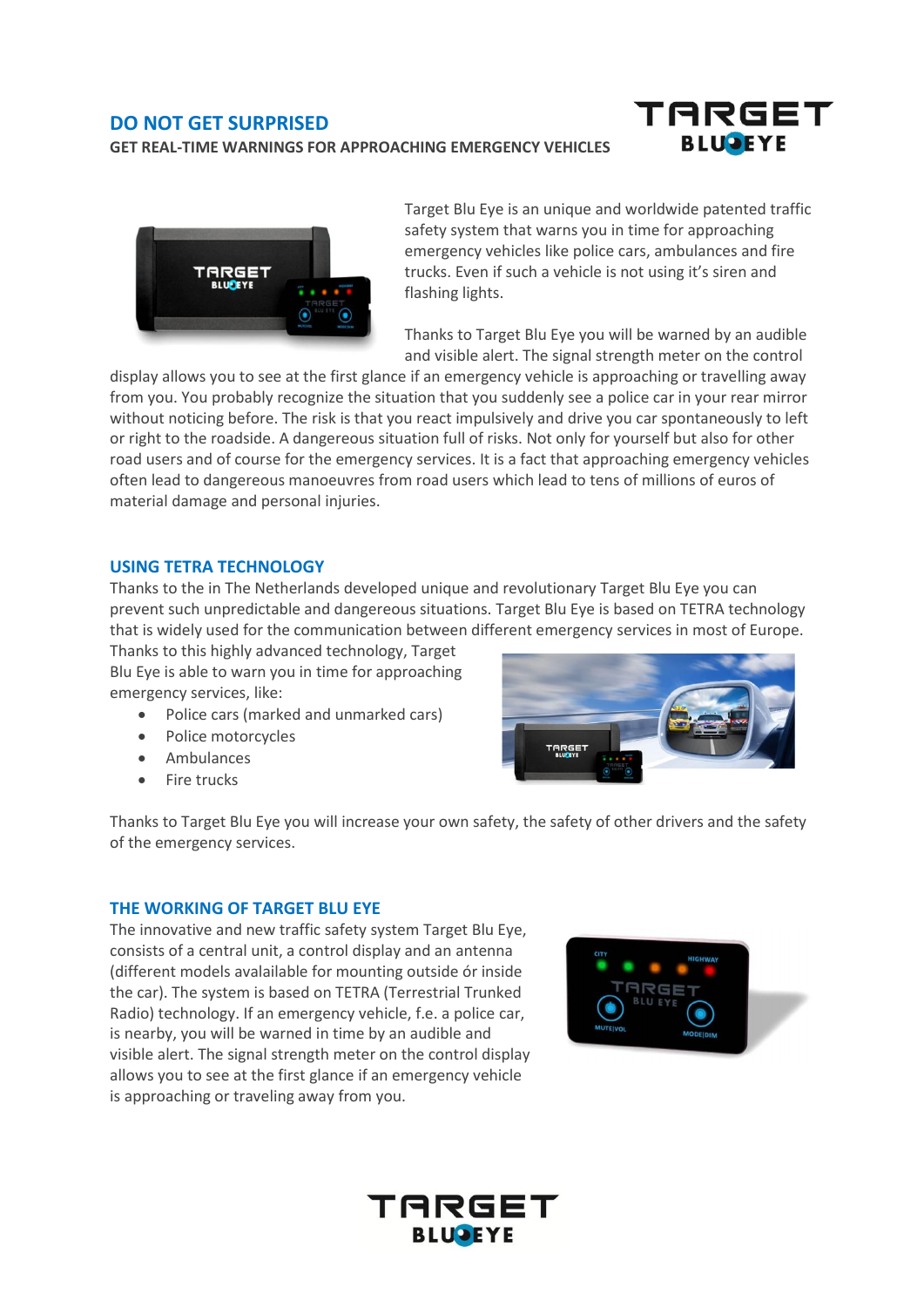## Audible warnings

Target Blu Eye generates two different audible warnings:

- 1. A single 4 second tone for standby TETRA radio's
- 2. A double tone with 1 second interval for speech or data transfer

Both signals indicate the presence of an emergency service nearby you.

#### Visible warnings

Besides audible warnings Target Blu Eye also generates visible warnings by the signal strenght meter on the control display. If an emergency vehicle approaches you, regardless from which direction, the signal strenght meter gives you an estimate indication about the distance between you and the emergency vehicle.

#### **•** Sensitivity mode

Two sensitivity modes can be selected on the Target Blu Eye control display:

- 1. Highway mode: in this mode Target Blu Eye offers the highest sensitivity that allows the system to recognize emercency services from a large distance.
- 2. City mode: in this mode Target Blu Eye offers a lower sensitivity and is recommended for use in urban areas.

The detection range of Target Blu Eye varies from hundreds of meters 'till approximately one kilometer. The range depends on the selected sensitivy mode and the environmental area.



## **TARGET BLU EYE LEGAL IN EUROPE**

The use of Target Blu Eye is legal because the system is only informing the driver if an emergency service vehicle is nearby. Moreover, Target Blu Eye makes no difference between police vehicles, ambulances and fire trucks. We would like to emphasize that Target Blu Eye is not able to decode the radio messages broadcasted by the TETRA network.

## **THE ADVANTAGES OF TARGET BLU EYE**

- 1. Warns you in time for approaching emergency services like marked and unmarked police cars ambulances and fire trucks
- 2. Prevents unpredictable and dangereous manoeuvres
- 3. Increases your own safety and the safety of other road users
- 4. Prevents material and personal injuries
- 5. Allows a faster lane for emergency vehicles
- 6. Indicates if an emergency service is approaching or traveling away from you
- 7. Increases a relaxed and comfortable way of driving
- 8. Very user-friendly
- 9. Compact sized and easy to install
- 10. Two years warranty